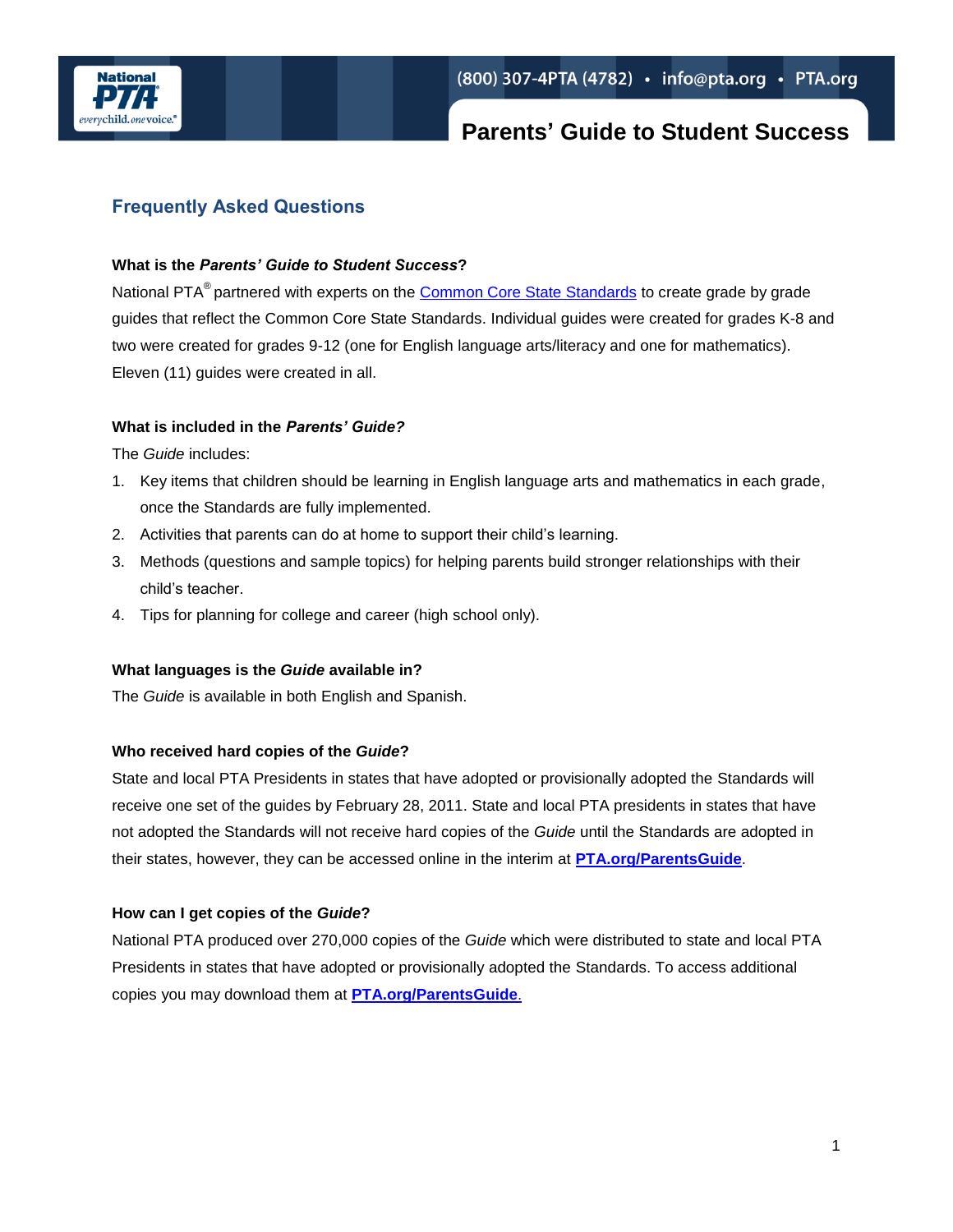

## **Parents' Guide to Student Success**

#### **When will the Standards be adopted in my state?**

Currently the Standards have been adopted in over 40 states, but please know that the implementation of the Standards is still in the very early stages. Each state that has adopted or provisionally adopted the Standards is working to develop its own timeline and plan to implement the Standards, which will likely occur over the next few years. To find out if your state has adopted the Standards visit [CoreStandards.org/In-The-States.](http://www.corestandards.org/in-the-states)

#### **As a PTA leader, what should I do with the** *Guide***?**

State and local PTAs are receiving copies of the *Guide* because we want to encourage our PTA leaders to start having conversations with their state departments of education and their school district administrators about how PTA can partner with them on the implementation of the Standards.

The goal is for PTA leaders to collaborate together with the education administrators to develop a strategy to share the *Guide* along with any other pertinent information with all of the parents and caregivers in your community, once the Standards are fully implemented. Ultimately, the aim is that the *Guide* will be a tool for parents to build relationships with their children's teachers once the Standards are fully in place.

#### **Is it time for parents to start talking to teachers about the Standards? What should parents do?**

Ultimately, the *Guide* will be a great tool to share with parents so they can more effectively talk to their child's teacher about the Standards. But until the Standards are implemented (which will take one to three years or more depending on the state), the *Guide* will help parents understand what changes are coming and will help PTA leaders partner with education administrators to implement the Standards.

#### **When is the** *Parents' Guide* **webinar?**

National PTA will host a webinar for PTA presidents and other PTA leaders to learn more about the *Guide* and the Common Core State Standards on **Monday, February 28 at 8 p.m. EST**. **Interested persons can sign up by going to [PTA.org/ParentsGuide.](http://www.pta.org/ParentsGuide)** If individuals are not able to attend the webinar during this time, they may view an archived version following the live broadcast.

#### **What are the Common Core State Standards?**

The Common Core State Standards Initiative is a state-led effort coordinated by the National Governors Association Center for Best Practices (NGA Center) and the Council of Chief State School Officers (CCSSO).